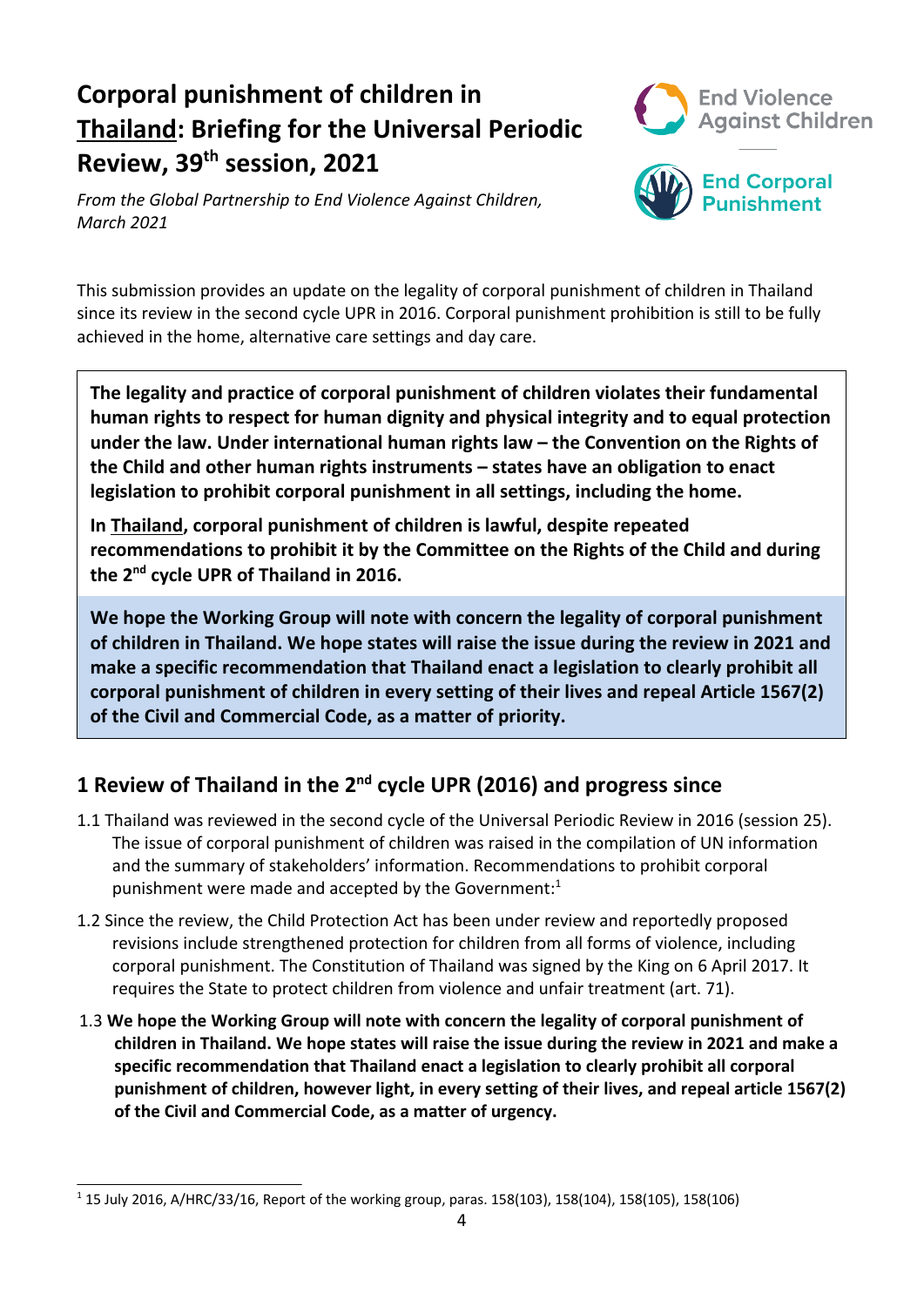## **2 Legality of corporal punishment in Thailand**

#### *Summary of current law and opportunities for achieving prohibition*

Corporal punishment of children in Thailand is lawful in the home, alternative care settings and day care. Article 1567(2) of the Civil and Commercial Code states that parents have the right to impose "reasonable" punishment for the purpose of discipline. The near universal social acceptance of corporal punishment in childrearing necessitates clarity in law that no level of corporal punishment is acceptable. This provision should be repealed, and prohibition enacted of all corporal punishment and other cruel or degrading forms of punishment, in the home and all other settings where adults have authority over children.

- 2.1 *Home (lawful):* Corporal punishment is lawful in the home. Article 1567 of the Civil and Commercial Code states: "A person exercising parental power has the right … (2) to punish the child in <sup>a</sup> reasonable manner for disciplinary purposes." Article 26 of the Child Protection Act 2003 states that no person shall act in <sup>a</sup> way which tortures the physical or mental condition of <sup>a</sup> child but it does not clearly prohibit all corporal punishment. Provisions against violence and abuse in the Revised Penal Code 2003, the Criminal Procedure Code, the Domestic Violence Act 2007 and the Constitution 2007 are not interpreted as prohibiting all corporal punishment in childrearing.
- 2.2 In June 2016, the Child Protection Act was still under review and reportedly proposed revisions include strengthened protection for children from all forms of violence, including corporal punishment. The Constitution of Thailand was signed by the King on 6 April 2017. It requires the State to protect children from violence and unfair treatment (art. 71).
- 2.3 End Corporal Punishment no longer considers Thailand committed to prohibiting all corporal punishment of children without delay, as corporal punishment continues to remain lawful in the home and in alternative care and day care settings.
- 2.4 *Alternative care settings (lawful):* Corporal punishment appears to be lawful in alternative care settings. The Government has stated that it is prohibited in the Regulation of the Ministry of Social Development and Human Security on Child Punishment of 2005 which does not include corporal punishment among permitted disciplinary measures. 2 However, the prohibition appears to apply only to corporal punishment of <sup>a</sup> certain severity: under article 61 of the Child Protection Act 2003 an owner, guardian of safety, and staff of <sup>a</sup> nursery, remand home, welfare centre, safety protection centre and development and rehabilitation centre must not mentally or physically assault or impose harsh punishment on any child under their care and guardianship, "except where such acts are reasonably applied for disciplinary purposes in accordance with the regulations specified by the Minister". Article 65 of the Act provides for punishment of children which must be "carried out reasonably for disciplinary purposes".
- 2.5 *Day care (lawful):* Corporal punishment is lawful in early childhood centres and in day care for older children under articles 61 and 65 of the Child Protection Act 2003 (see under "Alternative care") and article 1567 of the Civil and Commercial Code (see under "Home").

<sup>&</sup>lt;sup>2</sup> 20 January 2012, CRC/C/THA/Q/3-4/Add.1, Written replies to the Committee on the Rights of the Child, para. 44